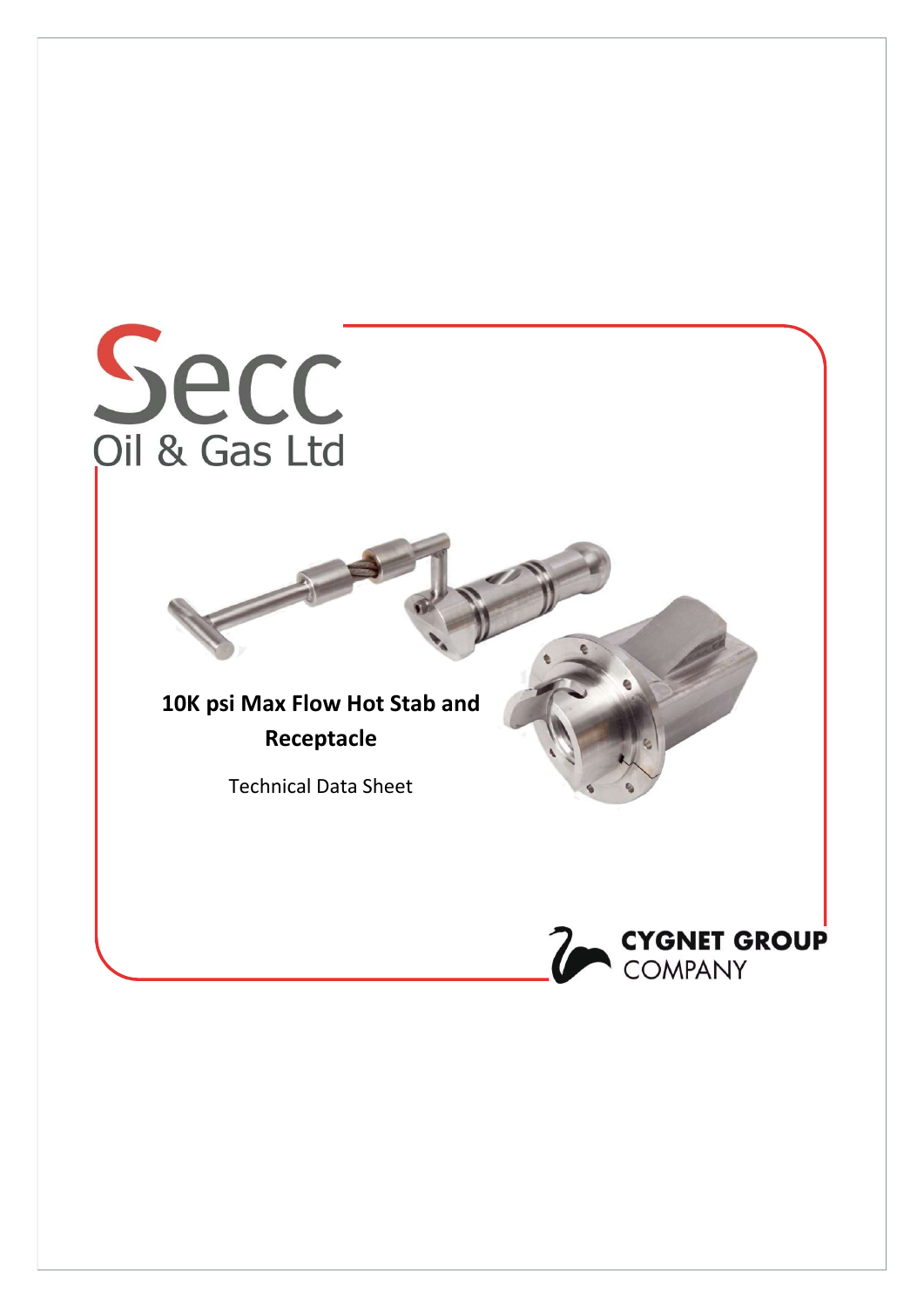

## 10K PSI MAX FLOW HOT STAB AND RECEPTACLE DATA SHEET

| <b>DESIGN BASICS</b>              |                                                                                                                        |                                        |                                                                                                    |
|-----------------------------------|------------------------------------------------------------------------------------------------------------------------|----------------------------------------|----------------------------------------------------------------------------------------------------|
| <b>Coupling Type</b>              | Max Flow Hot Stab and Receptacle                                                                                       |                                        |                                                                                                    |
| <b>Coupling Size</b>              | $1/4$ ", $1/2$ ", $1$ ", $2$ " and $4$ "                                                                               |                                        |                                                                                                    |
| <b>Pressure Rating</b>            | 690 Bar (10,000 psi)                                                                                                   | <b>Test Pressure</b>                   | 1034 Bar (15,000 psi)                                                                              |
| <b>Max Operating Depth</b>        | 3050 m (10,000 ft)                                                                                                     | <b>Operating Temperature</b>           | $-18^{\circ}$ C to $+121^{\circ}$ C                                                                |
| <b>Flow Path</b>                  | Straight-through full bore - zero head loss                                                                            |                                        |                                                                                                    |
| <b>Design Code</b>                | API 6A 17D PSL3G PR2 for Other End Connectors (OEC) - PSL3G available on request                                       |                                        |                                                                                                    |
| <b>Material Classification</b>    | API material class FF, HH available in accordance with NACE MR0175                                                     |                                        |                                                                                                    |
| <b>Certification Level</b>        | EN 10204 3.1                                                                                                           |                                        |                                                                                                    |
| <b>Operational</b>                | Stab to connect, pull to disconnect                                                                                    |                                        |                                                                                                    |
| <b>Breakaway Control</b>          | working pressure                                                                                                       |                                        | J-Type latch. Pressure balanced stab design sees zero separation forces from receptacle up to full |
| <b>Load to Disconnect</b>         | $\approx$ 50kg                                                                                                         |                                        |                                                                                                    |
| <b>Mounting</b>                   | Horizontal or vertical                                                                                                 |                                        |                                                                                                    |
| <b>Installation</b>               | Via ROV handle (interface in-line with ISO 13628-8)                                                                    |                                        |                                                                                                    |
| <b>Alignment Method</b>           | J-Type latch                                                                                                           |                                        |                                                                                                    |
| Design Life                       | 25 years (metallic components)                                                                                         |                                        |                                                                                                    |
| <b>Additional Requirements</b>    | To be specified                                                                                                        |                                        |                                                                                                    |
| <b>PERFORMANCE</b>                |                                                                                                                        |                                        |                                                                                                    |
| <b>Max. Bending Moment</b>        | TBC                                                                                                                    | <b>Maximum Torque</b>                  | TBC                                                                                                |
|                                   |                                                                                                                        | <b>BASIC 1" WEIGHT AND DIMENSIONS</b>  |                                                                                                    |
| <b>Stab Dimensions</b>            | 435mm x 130mm x<br>100 <sub>mm</sub>                                                                                   | <b>Receptacle Dimensions</b>           | 300mm x 230mm x 220mm                                                                              |
| <b>Stab Weight in Air</b>         | 9kg                                                                                                                    | <b>Receptacle Weight in Air</b>        | 18kg                                                                                               |
| <b>CONNECTION DETAILS</b>         |                                                                                                                        |                                        |                                                                                                    |
| <b>Connection Methods</b>         | Subsea - ROV - Fishtail, T-Bar or Grab Handle                                                                          |                                        |                                                                                                    |
| Male Stab/Female                  | Topside - Manual<br>Grayloc B20 Hub, Destec, API Flange, Threaded (JIC or NPT), H/P Autoclave, Weld Preparation (Other |                                        |                                                                                                    |
| <b>Receptacle End Connections</b> | end connections available on request)                                                                                  |                                        |                                                                                                    |
| <b>MATERIALS</b>                  |                                                                                                                        |                                        |                                                                                                    |
| <b>Materials</b>                  | Super Duplex 32760, Inconel and S316 Stainless Steels                                                                  |                                        |                                                                                                    |
| <b>Elastomeric Seals</b>          | HNBR, Viton (FKM) or Perfluoroelastomer (FFKM)                                                                         |                                        |                                                                                                    |
| <b>TESTING REQUIREMENTS</b>       |                                                                                                                        |                                        |                                                                                                    |
| <b>Pressure Test</b>              | API 6A PSL3 (3G Available)                                                                                             | <b>Impact Testing</b>                  | ASTM A370                                                                                          |
| <b>Qualification Test</b>         | None                                                                                                                   | <b>Hardness Testing</b>                | ASTME10 / ASTME18                                                                                  |
| <b>Ultrasonic</b>                 | API 6A PSL3                                                                                                            | <b>Magnetic Particle</b>               | API 6A PSL 3                                                                                       |
| <b>Dye Penetrant</b>              | API 6A PSL3                                                                                                            |                                        | Radiography As Required (weld)                                                                     |
| <b>Corrosion Testing</b>          | ASTM G48 Method A                                                                                                      |                                        |                                                                                                    |
| <b>WITNESS REQUIREMENTS</b>       |                                                                                                                        |                                        |                                                                                                    |
| <b>Customer Witness</b>           | Available                                                                                                              | <b>Third Party Witness</b>             | Available at additional cost                                                                       |
|                                   |                                                                                                                        | <b>PAINTING REQUIREMENTS</b>           |                                                                                                    |
| <b>Painting Specification</b>     | Norsok M501 System 7                                                                                                   | Colour                                 | Orange RAL2004                                                                                     |
|                                   |                                                                                                                        | <b>NOTES / ADDITIONAL REQUIREMENTS</b> |                                                                                                    |

These figures are based on known and estimated data. Secc reserves the right to change specifications without notice.

Secc Oil & Gas, Swan House, Northwich, CW9 6GG, UK www.secc-oilandgas.com Secc Oil & Gas, Swan House, Northwich, CW9 6GG, UK<br>
WWW.secc-oilandgas.com<br>
Tel: +44 (0)1606 338745<br>
Page 2 of 4

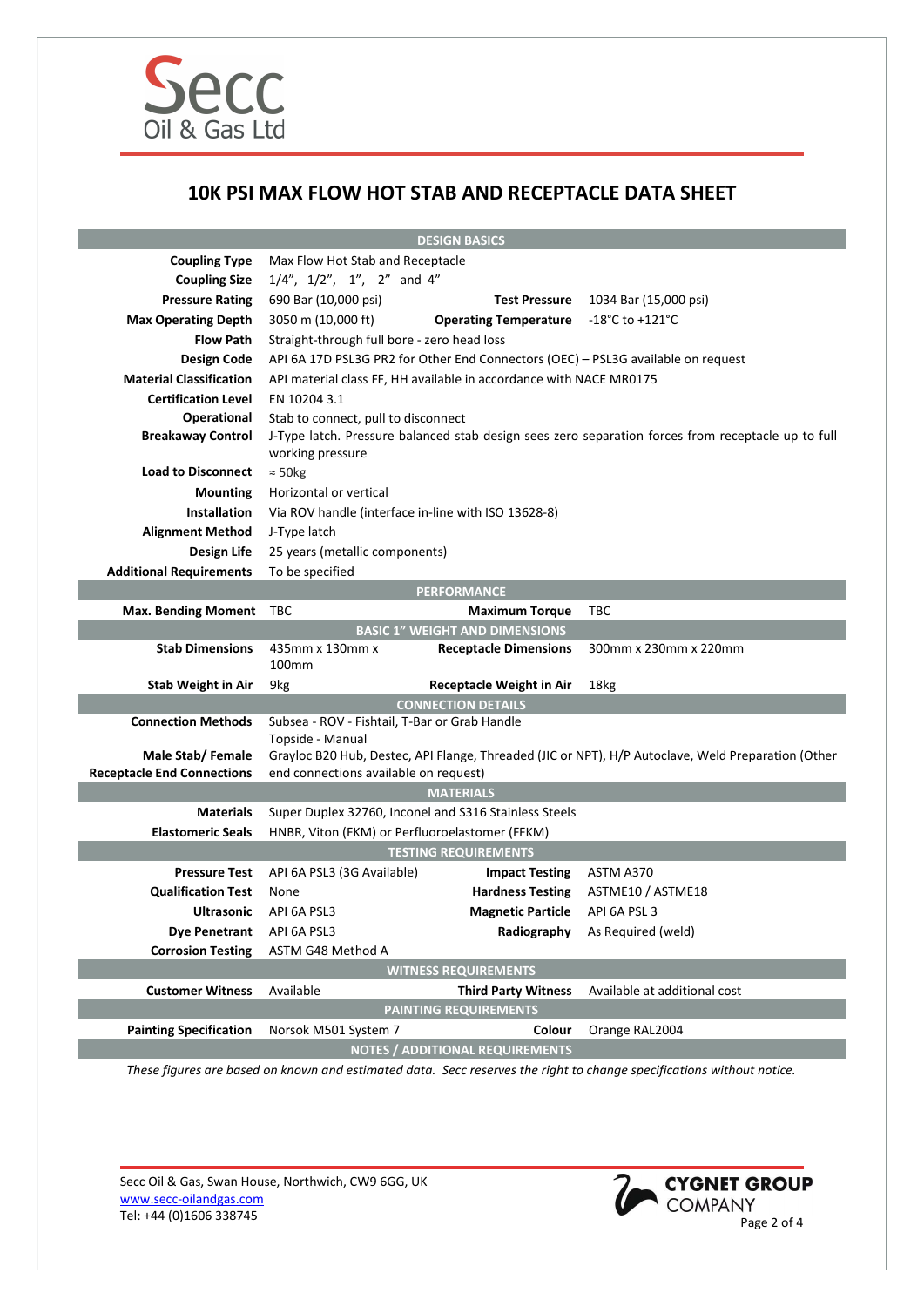





Secc Oil & Gas, Swan House, Northwich, CW9 6GG, UK www.secc-oilandgas.com Secc Oil & Gas, Swan House, Northwich, CW9 6GG, UK<br>
WWW.secc-oilandgas.com<br>
Tel: +44 (0)1606 338745<br>
Page 3 of 4